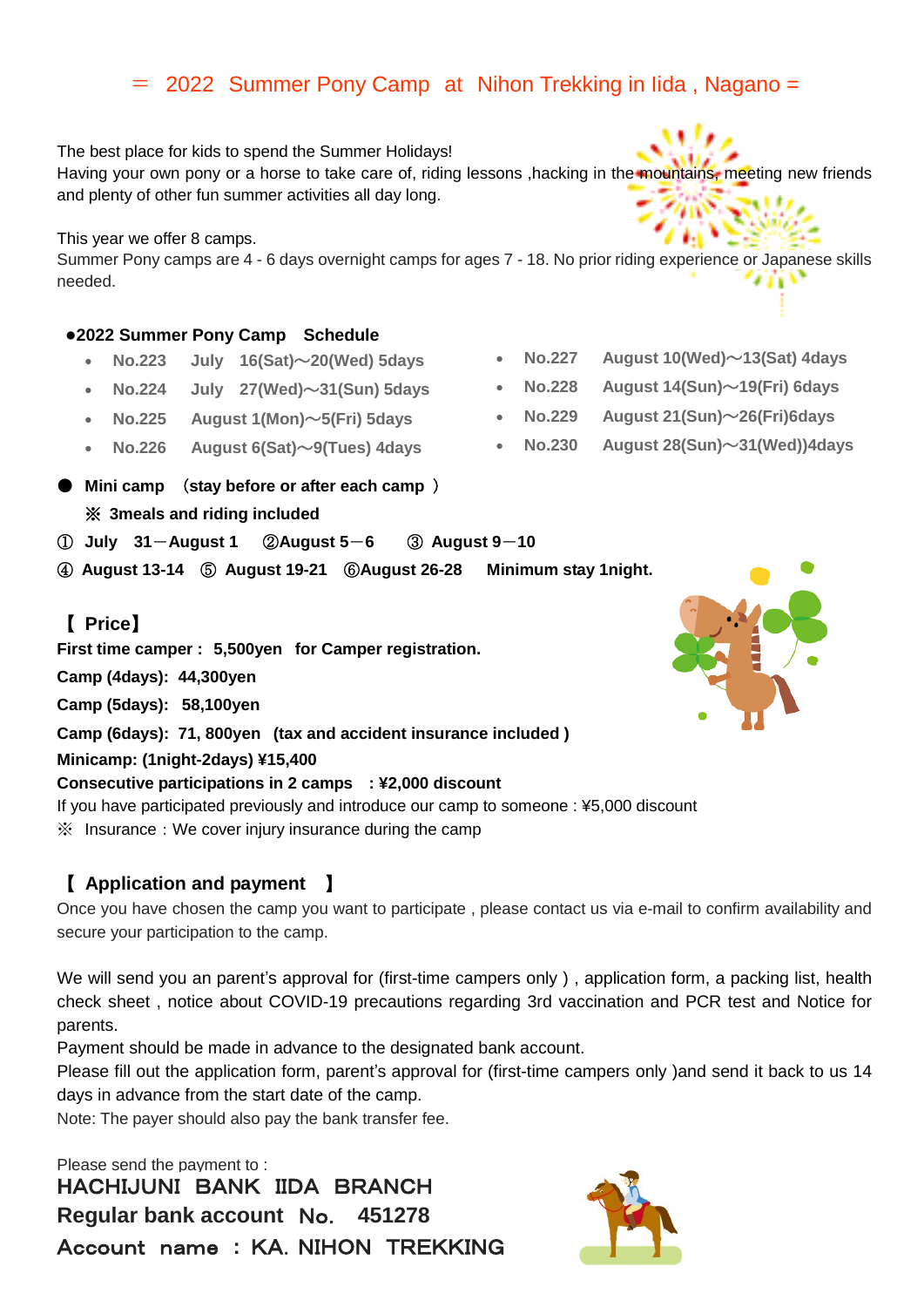# 【**Transportation**】

・Highway Bus

Available from Shinjuku and Nagoya. The closest bus stop is called " IGARA" Please book the bus ticket for yourself and we will pick you up at the IGARA bus stop . We would like to ask that all the campers to take the following bus, so that we can pick you up.

- From Shinjuku Busta Shinjuku 9:05  $\Rightarrow$  Igara bus stop 13:06 Igara bus stop 14:16  $\Rightarrow$  Busta Shinjuku 18:15
- **From Nagoya** Meitetsu Bus center 11:00  $\Rightarrow$  Igara bus stop 12:43 Igara bus stop 14:49  $\Rightarrow$  Meitetsu Bus center 16:50

For bus reservations : Shinjuku 03-5376-2222 Nagoya 052-582-0489 Please purchase a round-trip ticket as soon as possible. (Purchase can be done from 1 month in advance) A counselor or our staff who will take care of the campers will be on the bus (car 1) from Shinjuku.

#### 【 **Example of a 5nights - 6days Camp schedule**】

- DAY 1
	- 14:00 Welcome gathering
	- 15:00 Stable work and grooming
	- 18:00 Dinner
	- 21:00 Bedtime
- DAY 2, 3 and 4
	- 7:00 Feeding the ponies
	- 8:00 Breakfast Riding lesson and stable work
	- 12:00 Lunch Swimming Riding lesson
	- 18:00 Dinner
		- Evening activities:
			- BBQ, Fireworks etc.



- DAY 5 7:00 Feeding the ponies 8:00 Breakfast **Hacking** 12:00 Lunch Mounted riding games 18:00 Farewell dinner
- Campfire
- DAY 6

7:00 Feeding the ponies

- 8:00 Breakfast
- 9:00 Riding test Riding lesson
- 12:00 Lunch
- 13:00 Ending ceremony
- 13:30 Farewell , and we hope to see you soon again!

※Schedule may change due to various reasons.





Each camper is covered by accident insurance which covers up to specific amounts in the event of accidental injury during the camp.

Compensation details: (90 days limit for outpatients) 5,000 yen / day, (180 days limit for inpatients) 10,000 yen / day.